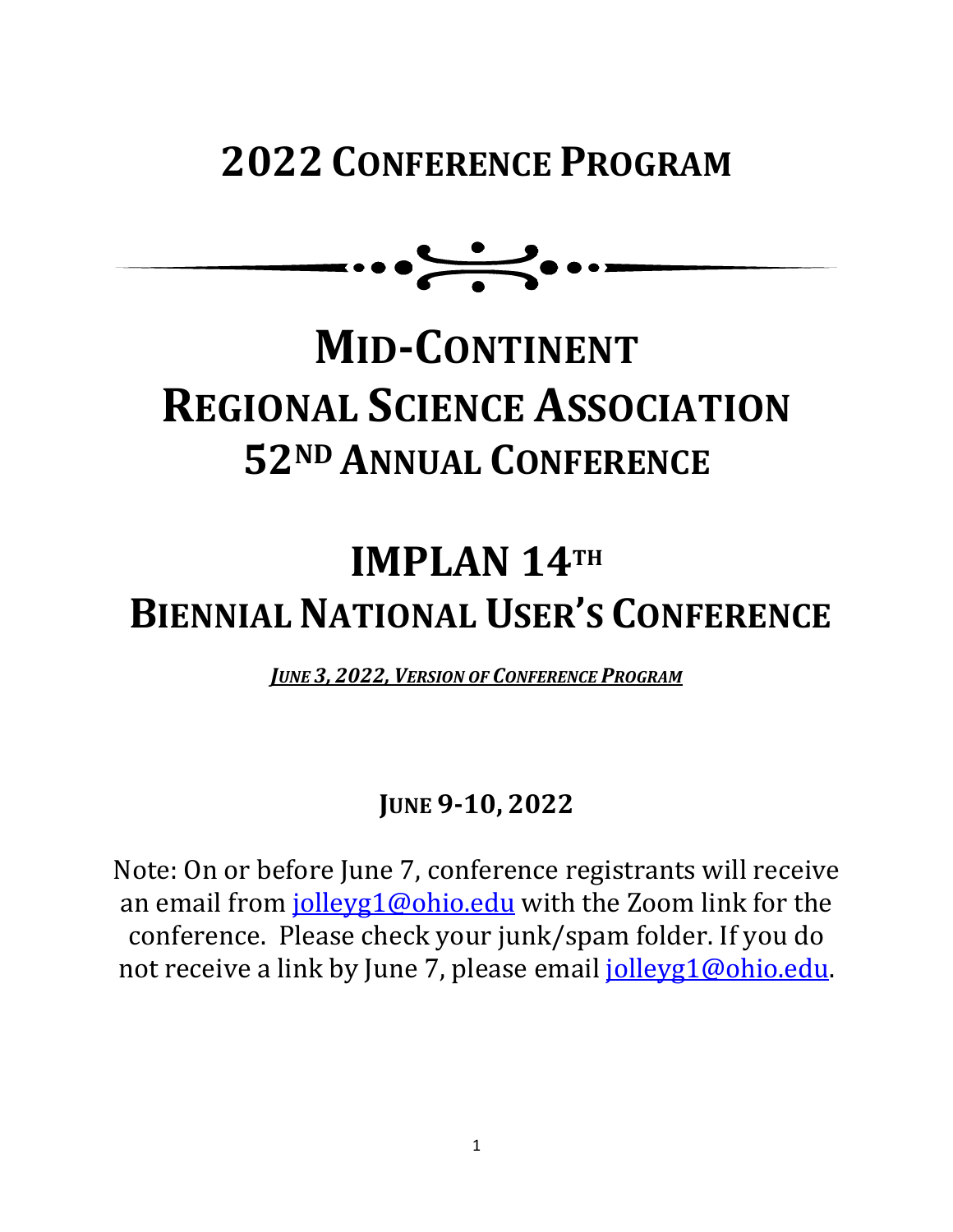# **THE MID-CONTINENT REGIONAL SCIENCE ASSOCIATION**

#### **OFFICERS**

Bridget Guerrero, Past President West Texas A&M University

Craig Carpenter, President Texas A&M University

Sumei Zhang, President Elect University of Louisville

Candi Clouse, Vice President IMPLAN

G. Jason Jolley, Executive Director Ohio University

Tessa Conroy, Representative to the North American Regional Science Council University of Wisconsin, Madison

### **THE JOURNAL OF REGIONAL ANALYSIS & POLICY**

Joshua Hall, Editor-in-Chief West Virginia University

Co-Editors: Amir Neto, Florida Gulf Coast University Jamie Pavlik, Texas Tech University

Advisory Editor: Richard Cebula, George Mason University

#### **2022 MEETING PROGRAM COMMITTEE**

Elham Erfanian, Program Co-Chair Ohio University

Eric Belleville, Program Co-Chair Ohio University

Special thanks to IMPLAN for their generous sponsorship of the conference.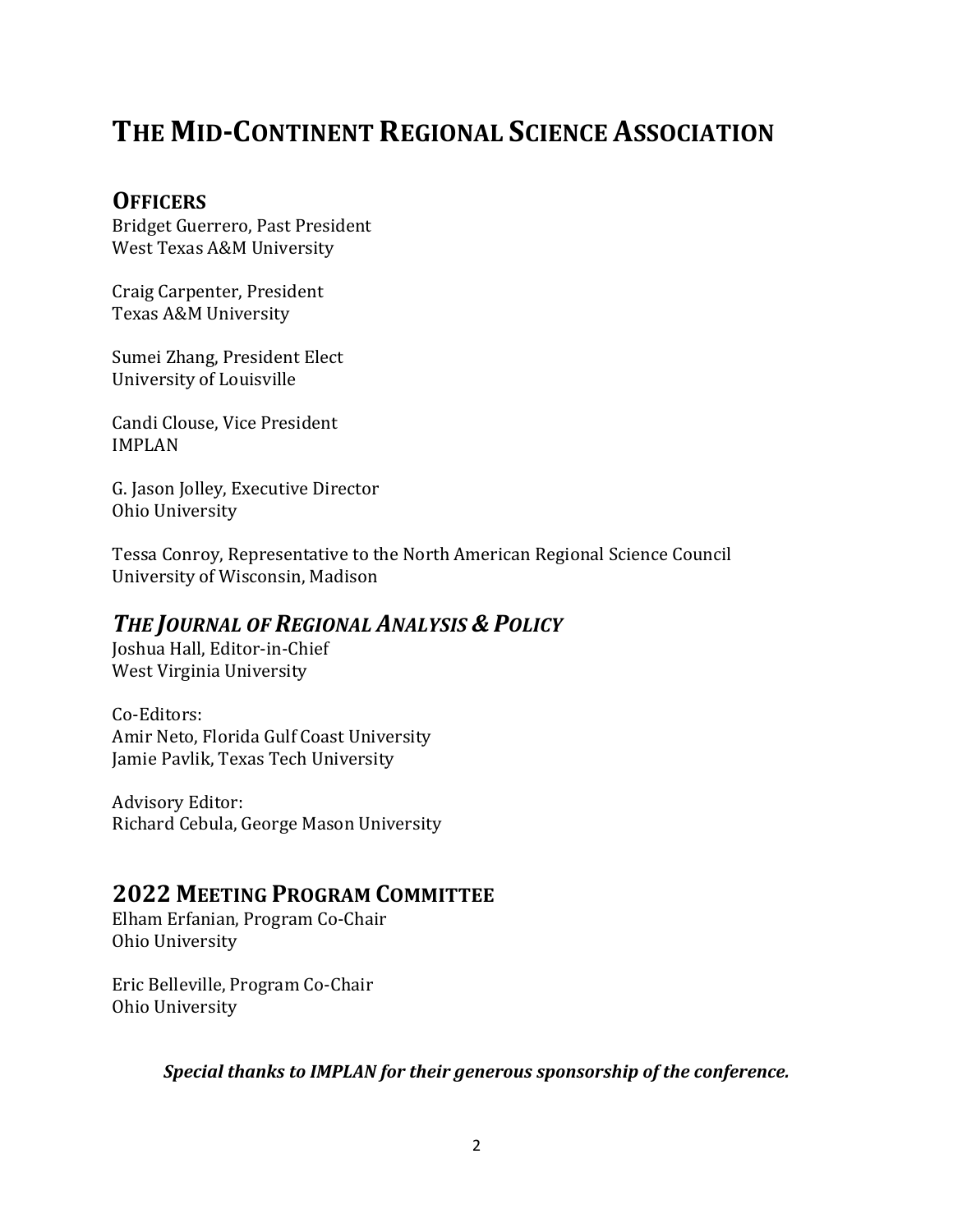#### **MCRSA Program Schedule Overview ~ June 9-10, 2022 ~** *Note: All times are listed in the Eastern Time Zone*

#### **Wednesday, June 8**

4:00PM-6:00PM **Executive Committee Meeting (All Members Welcome)**

#### **Thursday, June 9**

| 8:30AM-9:00AM    | Welcome                                                       |
|------------------|---------------------------------------------------------------|
| $9:00AM-10:00AM$ | <b>COVID I</b>                                                |
| 10:00AM-11:00AM  | <b>Presidential Symposium</b>                                 |
| 11:00AM-12:15PM  | <b>Student Papers</b>                                         |
| 12:15PM-12:30PM  | <b>Break</b>                                                  |
| 12:30PM-1:00PM   | Awards                                                        |
| 1:00PM-2:00PM    | <b>IMPLAN: Introducing the Industry Impact Analysis Event</b> |
| 2:00PM-3:30PM    | <b>Empirical Local Political Economy I</b>                    |
| 3:30PM-5:00PM    | <b>Empirical Local Political Economy II</b>                   |

### Friday, June 10

| 9:00AM-10:00AM  | <b>Business Meeting</b>                              |
|-----------------|------------------------------------------------------|
| 10:00AM-11:00AM | <b>COVID II</b>                                      |
| 11:00AM-12:00PM | <b>Competition and Market</b>                        |
| 12:00PM-12:15PM | <b>Break</b>                                         |
| 12:15PM-1:30PM  | <b>IMPLAN: IMPLAN Data Sources &amp; Methodology</b> |
| 1:30PM-2:30PM   | <b>Disasters, Natural Resources, and Environment</b> |
| 2:30PM-2:45PM   | <b>Break</b>                                         |
| 2:45PM-3:45PM   | <b>Economic Development</b>                          |
| 3:45PM-4:45PM   | <b>Economic Impact Analysis</b>                      |
| 4:45PM-5:00PM   | <b>Concluding Remarks</b>                            |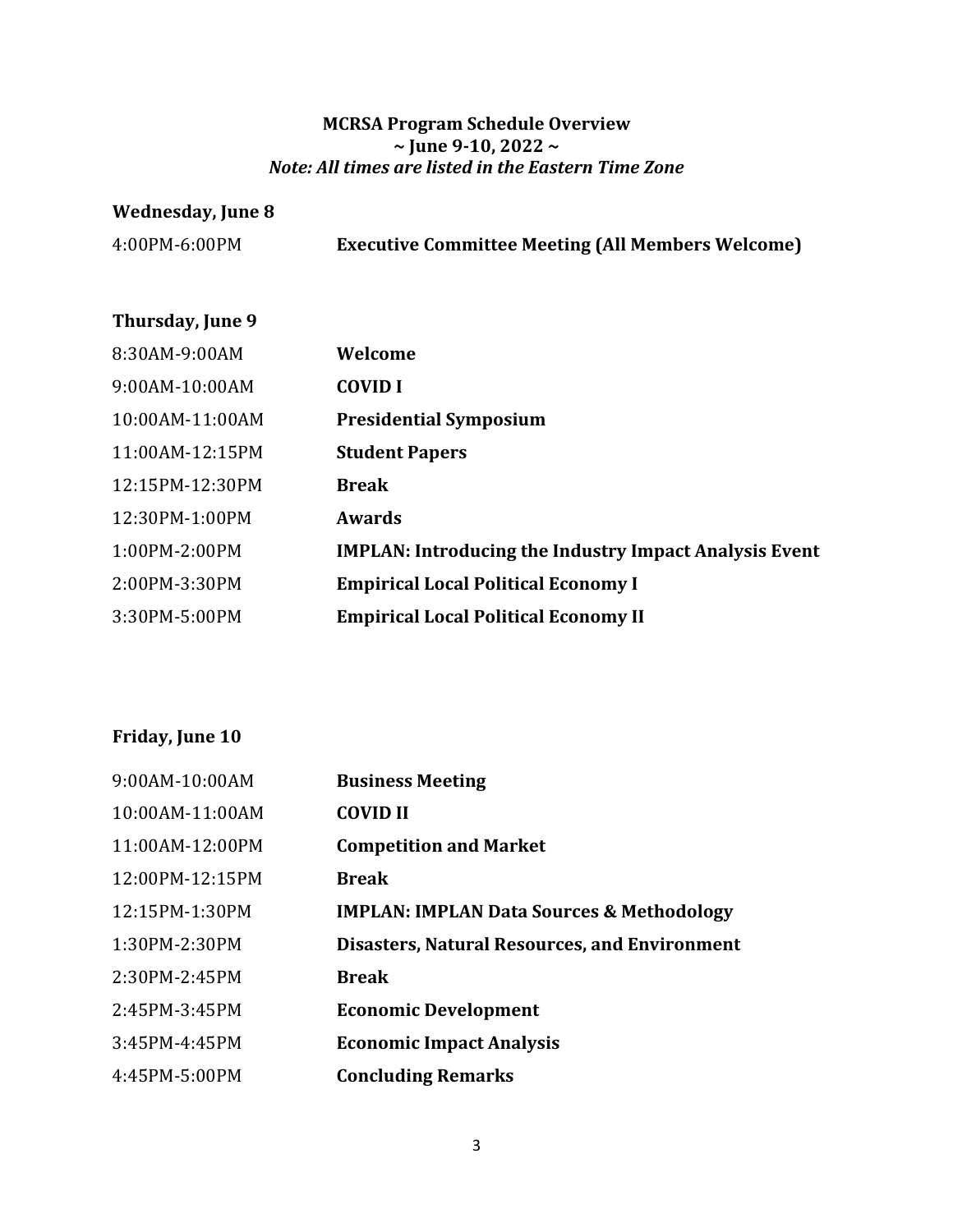### **2022 ANNUAL MEETING PROGRAM**

### **THURSDAY, JUNE 9, 2022**

### **SESSION 1: WELCOME, 8:30 A.M. – 9:00 A.M.**

### **SESSION 2: COVID I, 9:00 A.M. – 10:00 A.M.**

Session Chair: Amir Neto, aborgesferreiraneto@fgcu.edu

#### **Year-Round Onsite Sanitation Treatment Efficiency of Constructed Wetlands in the Appalachian Region**

Nichole Mazzone, Ohio University, nm625720@ohio.edu

#### **Economic cost of COVID-19 deaths in the USA**

Tuyen Pham, Ohio University, tuyen.pham@ohio.edu Jason Jolley, Ohio University Ani Ruhil, Ohio University

#### **Determinants of Covid-19 Vaccination in Florida**

Amir Neto, Florida Gulf Coast University, aborgesferreiraneto@fgcu.edu Roxana Ruiz Rodriguez, Florida Gulf Coast University John Shannon, Florida Gulf Coast University

#### **Discussants:**

Tuyen Pham Amir Neto Nichole Mazzone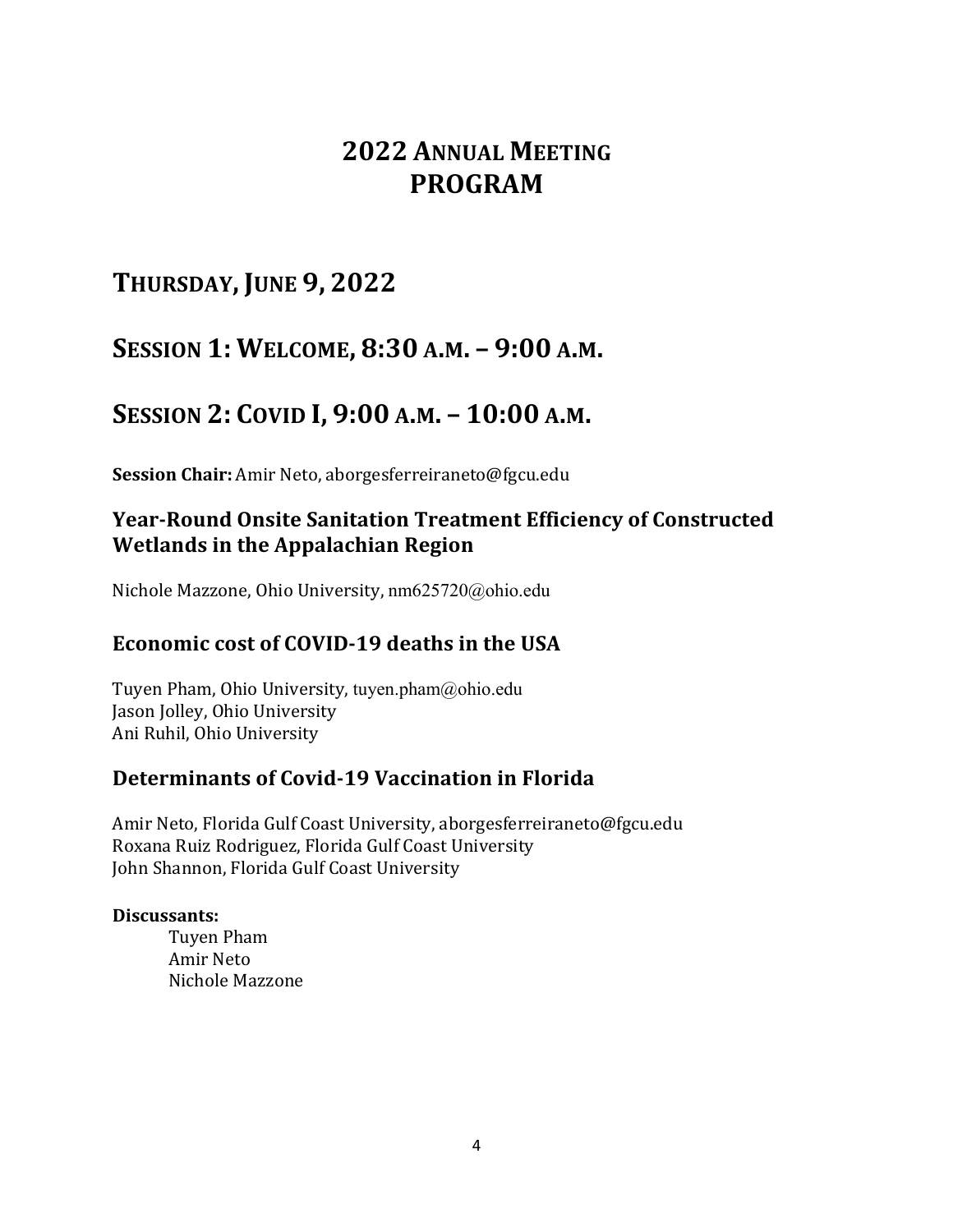# **SESSION 3: PRESIDENTIAL SYMPOSIUM, THE ENVIRONMENT AND URBAN NEIGHBORHOOD, 10:00 A.M. – 11:00 A.M.**

**Session Chair:** Sumei Zhang, sumei.zhang@louisville.edu

#### **The Effects of Historic Redlining and Urban Heat on Neighborhood Walking Among Older Adults: Findings from the 2017 National Household Travel Survey**

Diana Mitsova, Florida Atlantic University, dmitsova@fau.edu Lilah Besser, University of Miami

#### Assessing the Landscape Factors of an Urban Park Cooling Effect: A **Simultaneous Equations Modeling Approach**

Wei Liao, Hunan Agricultural University Li Hu, Hunan Agricultural University Jean-Michel Guldmann, The Ohio State University, guldmann.1@osu.edu Qiongwen Cao, Hunan Sany Polytechnic College Dexin Gan, Hunan Agricultural University Xiaoma Li, Hunan Agricultural University

#### **Neighborhood Change and Climate Gentrification: Myth or Fact?**

Yanmei Li, Florida Atlantic University, yli22@fau.edu Sumei Zhang, University of Louisville, sumei.zhang@louisville.edu Serena Hoermann, Florida Atlantic University

#### **Discussants:**

Yanmei Li, Florida Atlantic University, yli22@fau.edu Diana Mitsova Jean-Michel Guldmann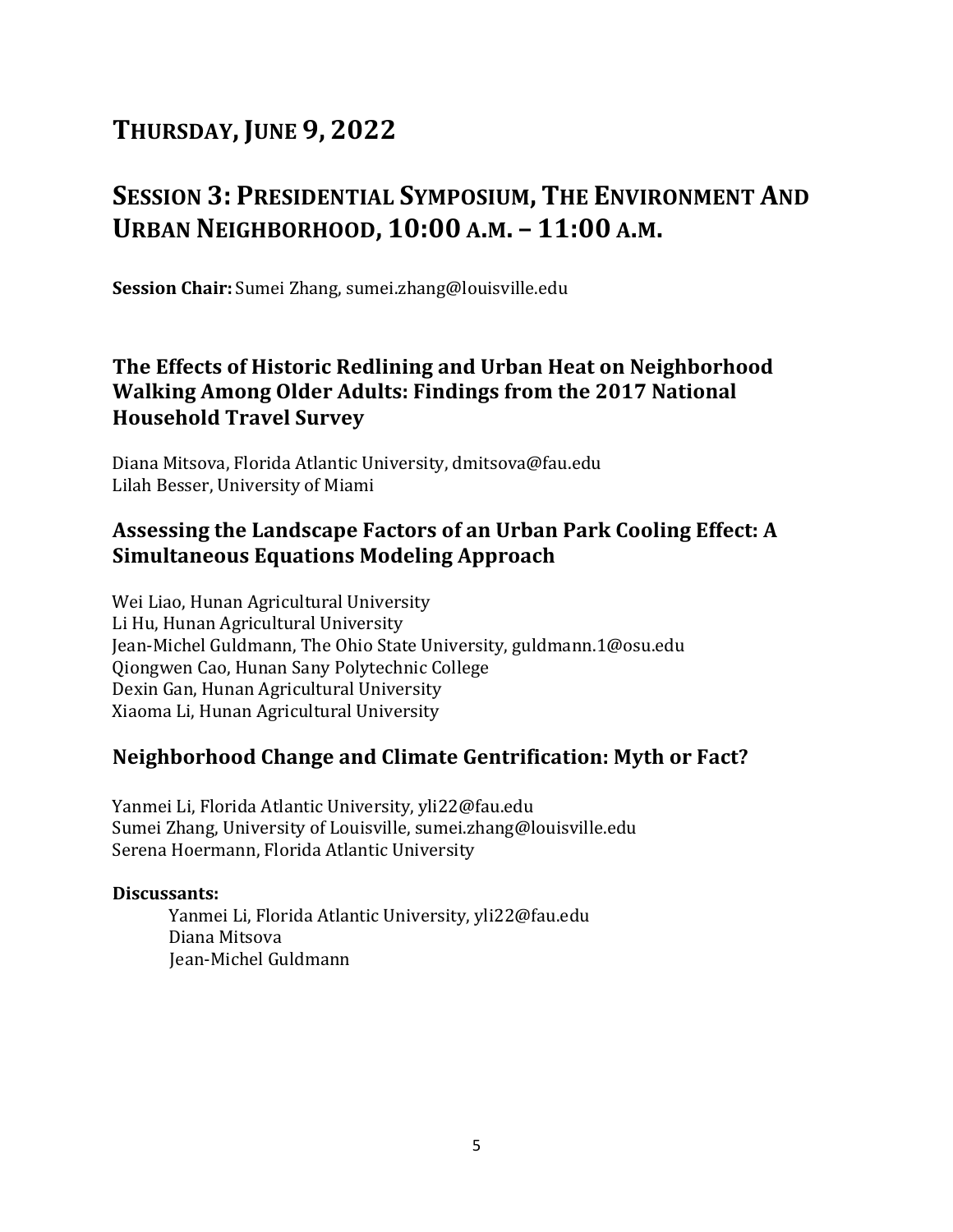# **SESSION 4: STUDENT PAPERS IN REGIONAL SCIENCES, 11:00 A.M. – 12:15 P.M.**

**Session Chair:** Candi Clouse, IMPLAN, candi.clouse@implan.com

#### **Urbanization, Land Conversion, and Arable Land in Chinese Cities: The Ripple Effects of High-Speed Rail**

Meng Yua, The Ohio State University, yu.3066@buckeyemail.osu.edu Zhenhua Chen, The Ohio State University, Yuri Mansuryb, Lewis College of Science and Letters, Illinois Institute of Technology

#### **Does road network structure affect air pollution stocks and flows? Evidence from road closures in Virginia**

Michael Cary, West Virginia University, macary@mix.wvu.edu

#### **A review on opportunities and challenges in regional light duty battery electric vehicle adoption**

Neil Janes, University of Wisconsin-Madison, njanes@wisc.edu

#### \*The Impacts of Wildfires and Wildfire-induced Air Pollution on House **Prices in the United States**

Zeying Huang, Michigan State University, huangze2@msu.edu Mark Skidmore, Michigan State University

#### **Discussants:**

Zeying Huang, huangze2@msu.edu Meng Yua Michael Cary Neil Janes

*\*M. Jarvin Emerson Student Paper Competition Award Winner*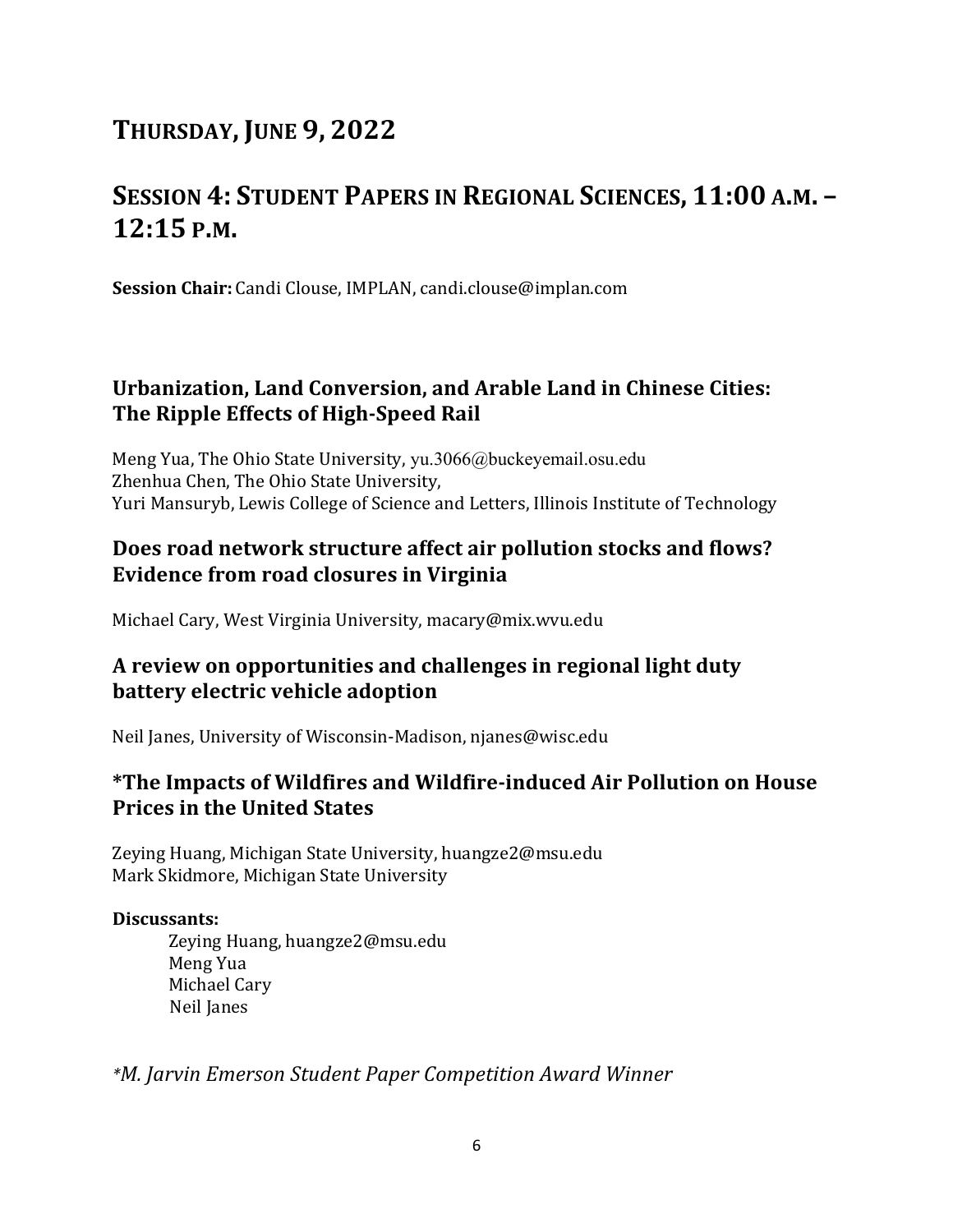### **SESSION 5: BREAK, 12:15 P.M. – 12:30 P.M.**

### **SESSION 6: AWARDS, 12:30 P.M. – 1:00 P.M.**

#### **MCRSA and Regional Science Awards**

Leadership Award presented to Craig Carpenter

Distinguished Service Award presented to Joshua Hall

Distinguished Fellow Award presented to Amit Batabyal

Early Career Award presented to Tessa Conroy

M. Jarvin Emerson Student Paper Competition Award presented to Zeying Huang

Research Impact Award for the Most Outstanding *Journal of Regional Analysis & Policy* Article presented to Daniel L. Bennett and Richard K. Vedder for the paper:

Bennett, Daniel L., and Richard K. Vedder. "A dynamic analysis of economic freedom and income inequality in the 50 US states: Empirical evidence of a parabolic relationship." *Journal of Regional Analysis & Policy* 43, no. 1 (2013): 42-55

### **SESSION 7: IMPLAN, 1:00 P.M. – 2:00 P.M.**

#### **Introducing the Industry Impact Analysis Event**

Candi Clouse, IMPLAN, candi.clouse@implan.com

Candi Clouse, PhD, Vice President of Customer Success & Education Services IMPLAN is thrilled to present our newest Event Type: Industry Impact Analysis! With the addition of the new event, a user can enter any portion of the production function. This is the first time in IMPLAN history that you can now enter Employment - Wage & Salary and Proprietor, Employee Compensation, Proprietor Income, Labor Income, Intermediate Inputs, Taxes on Production & Imports, Other Property Income, and Output. In this session we will demonstrate how you can utilize the Industry Impact Analysis Event Type to analyze your Industry's Impact!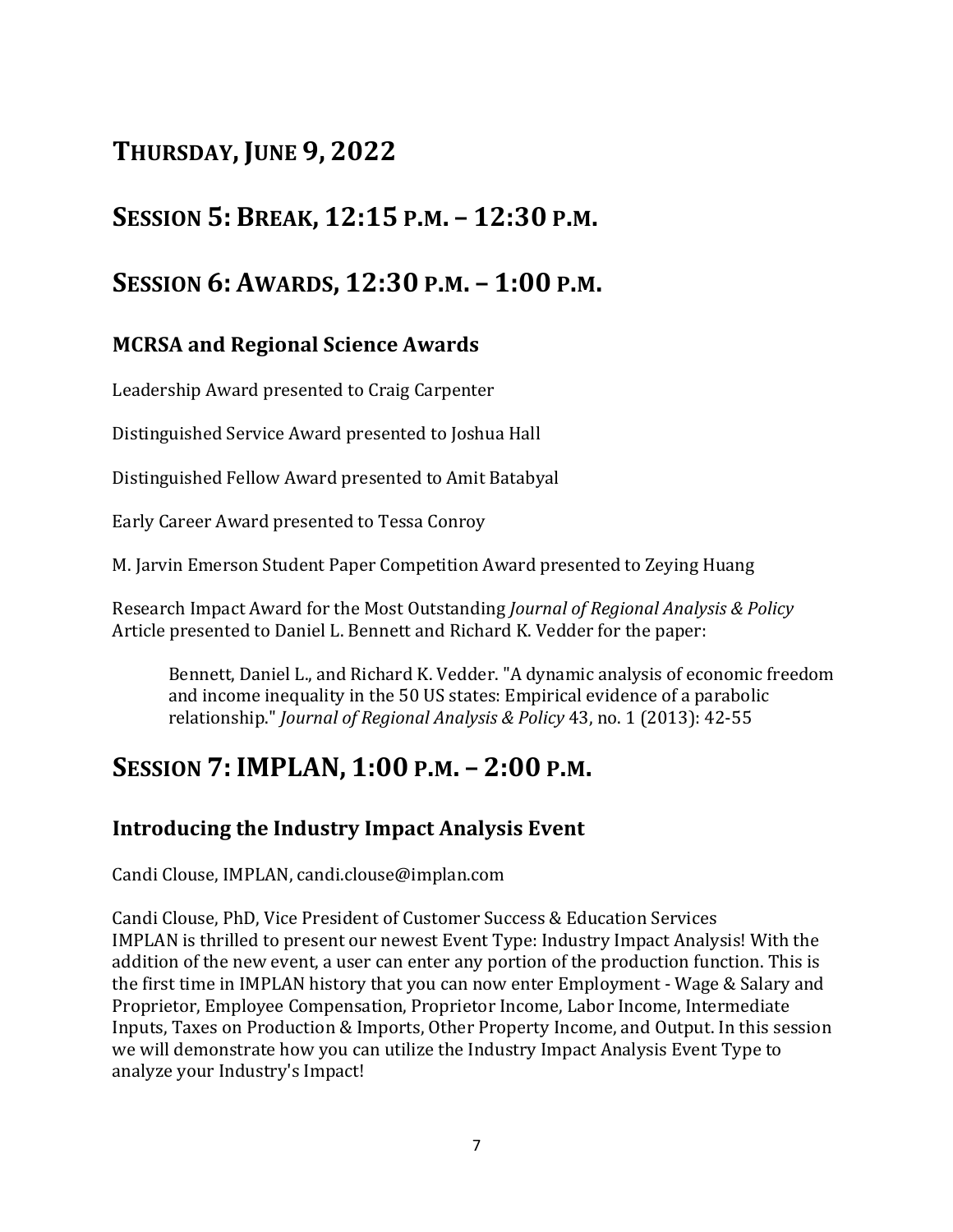# **SESSION 8: EMPIRICAL LOCAL POLITICAL ECONOMY I, 2:00 P.M. – 3:30 P.M.**

**Session Chair:** Dean Stansel, dstansel@smu.edu

#### The Effect of Economic Freedom on the Employment Dynamics: An Industry-Level Empirical Analysis of the U.S. Metro-Level Panel Data

Imran Arif, Appalachian St., arifi@appstate.edu

#### **Economic Freedom and Incentive Regimes: Evidence from United States MSAs**

Jacob Bundrick, Central Arkansas, jbundrick@uca.edu

#### **Economic Freedom, Industry Diversity, and Resilience: Evidence from Metropolitan Statistical Areas**

Justin Callais, Texas Tech, justintcallais@gmail.com

#### Growth Enhancing Economic Freedom and Entrepreneurship at the **Local Level**

Sriparna Ghosh, University of Cincinnati-Blue Ash, sriparna.eco@gmail.com Dean Stansel, Southern Methodist University, dean.b.stansel@gmail.com

#### **Metro Economic Freedom and Local Labor Market Conditions**

Frank Stephenson, Berry College, Efstephenson@berry.edu Lauren Heller, Berry College, lheller@berry.edu Dean Stansel, Southern Methodist University, dean.b.stansel@gmail.com

#### **Discussants:**

Frank Stephenson, Efstephenson@berry.edu Imran Arif Jacob Bundrick Justin Callais Sriparna Ghosh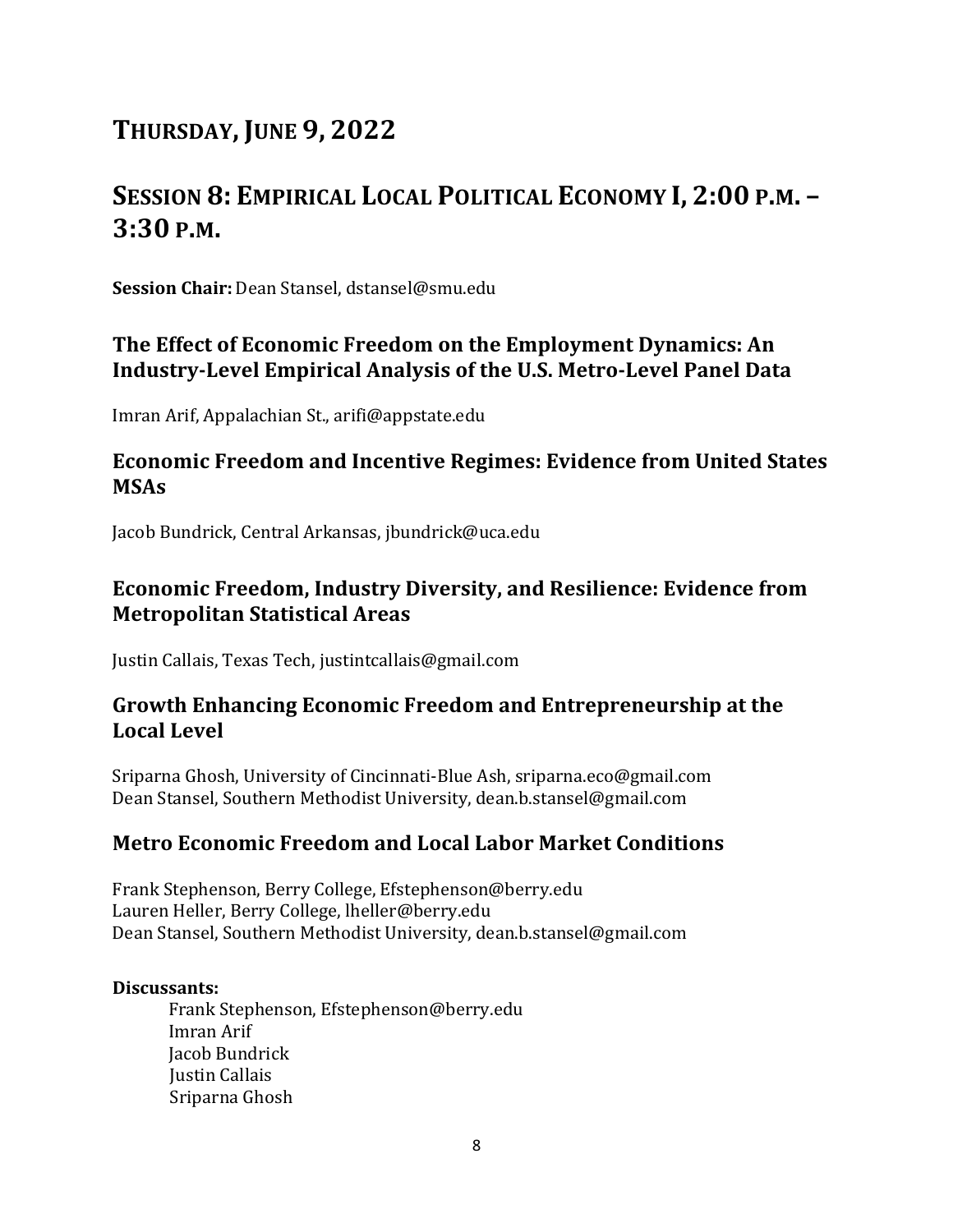# **SESSION 9: EMPIRICAL LOCAL POLITICAL ECONOMY II, 3:30 P.M. – 5:00 P.M.**

**Session Chair:** Dean Stansel, dstansel@smu.edu

#### **Institutions and Incarceration: The Role of Economic Freedom at the County Level**

John Dove, Troy, jadove@troy.edu Laura Dove, Dovel@troy.edu

#### **Economic Freedom and Crime: What does the data at the Metropolitan Statistical Areas Level Reveal?**

Jeremy Jackson, North Dakota St., jeremy.jackson@ndsu.edu Dean Stansel, Southern Methodist University, dean.b.stansel@gmail.com

#### **Local Economic Freedom and Housing Prices**

Adam Hoffer, Wisconsin-Lacrosse, ahoffer@uwlax.edu Dean Stansel, Southern Methodist University, dean.b.stansel@gmail.com Tim Allen, Florida Gulf Coast University, timallen@fgcu.edu

#### **Metropolitan Economic Freedom and Happiness: Evidence from the General Social Survey**

Mavuto Kalulu, Central Arkansas, mkalulu@uca.edu

#### **Causal Determination of Geographically Localized Economic Freedom: Evidence from Close Elections**

Danielle Zanzalari, Seton Hall, danielle.zanzalari@shu.edu Zach Raff, raffzach@uwstout.edu Andrew Swanson, swansonandr@uwstout.edu

#### **Discussants:**

Danielle Zanzalari, danielle.zanzalari@shu.edu **John Dove** Jeremy Jackson Adam Hoffer Mavuto Kalulu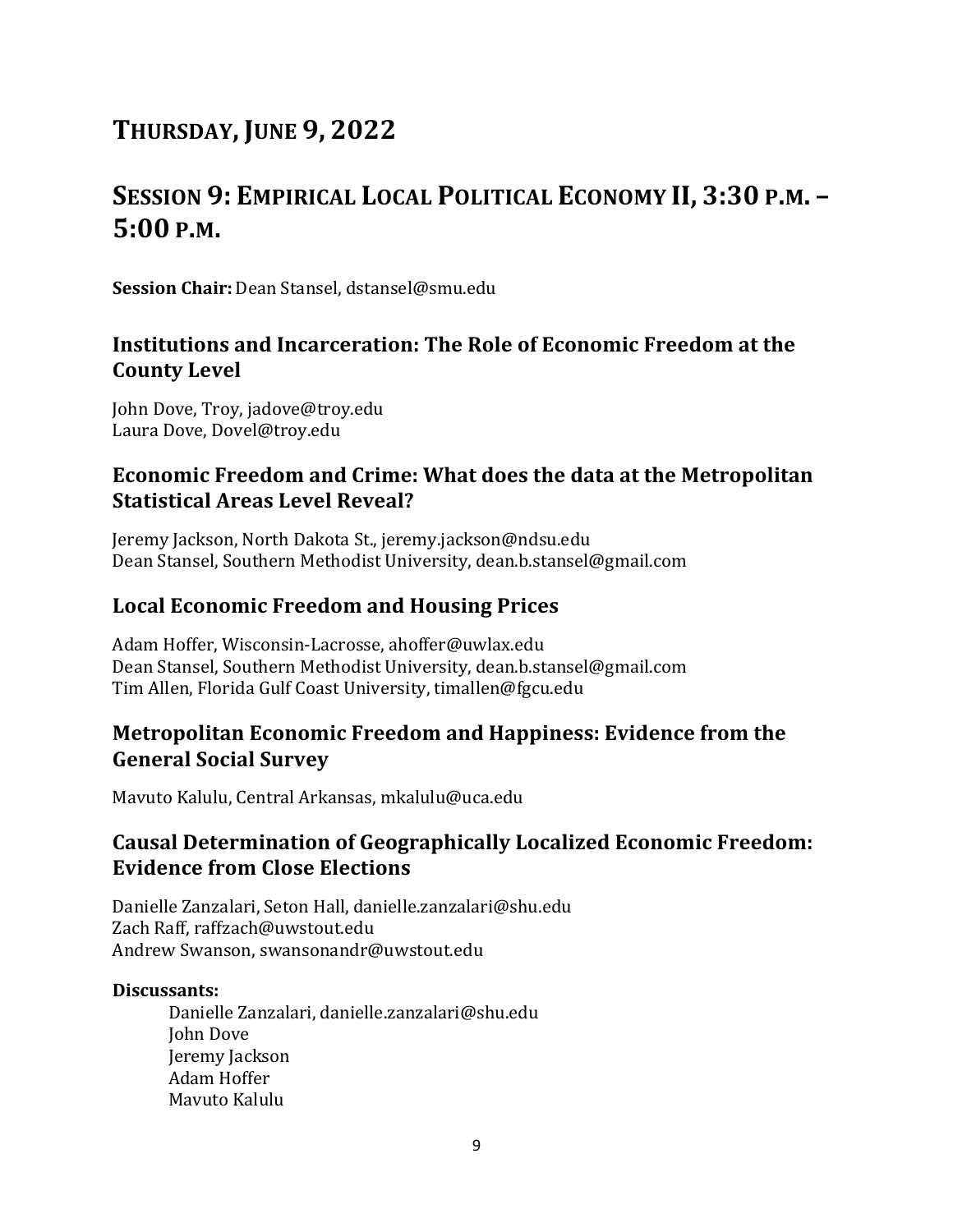### **SESSION 10: BUSINESS MEETING, 9:00 A.M. – 10:00 A.M.**

### **SESSION 11: COVID II, 10:00 A.M. – 11:00 A.M.**

**Session Chair:** Mark Skidmore, mskidmor@msu.edu

#### The Spatial Distribution of Skills and Initial Local Labor Market Impacts **from the COVID-19 Shock**

David Nason, West Virginia University, dhn0003@mix.wvu.edu

#### Evaluating Economic Impacts of COVID-19 for Arkansas' Agriculture and **Forestry Sectors in 2020**

Leah English, University of Arkansas, lae001@uark.edu Matthew Pelkki, University of Arkansas Rebecca Montgomery, University of Arkansas Nana Tian, University of Arkansas Jennie Popp, University of Arkansas

#### **How Many People Died from the Covid-19 Inoculations? An Estimate Based on a Survey of the United States Population**

Mark Skidmore, Michigan State University, mskidmor@msu.edu

#### **Discussants:**

Mark Skidmore David Nason Leah English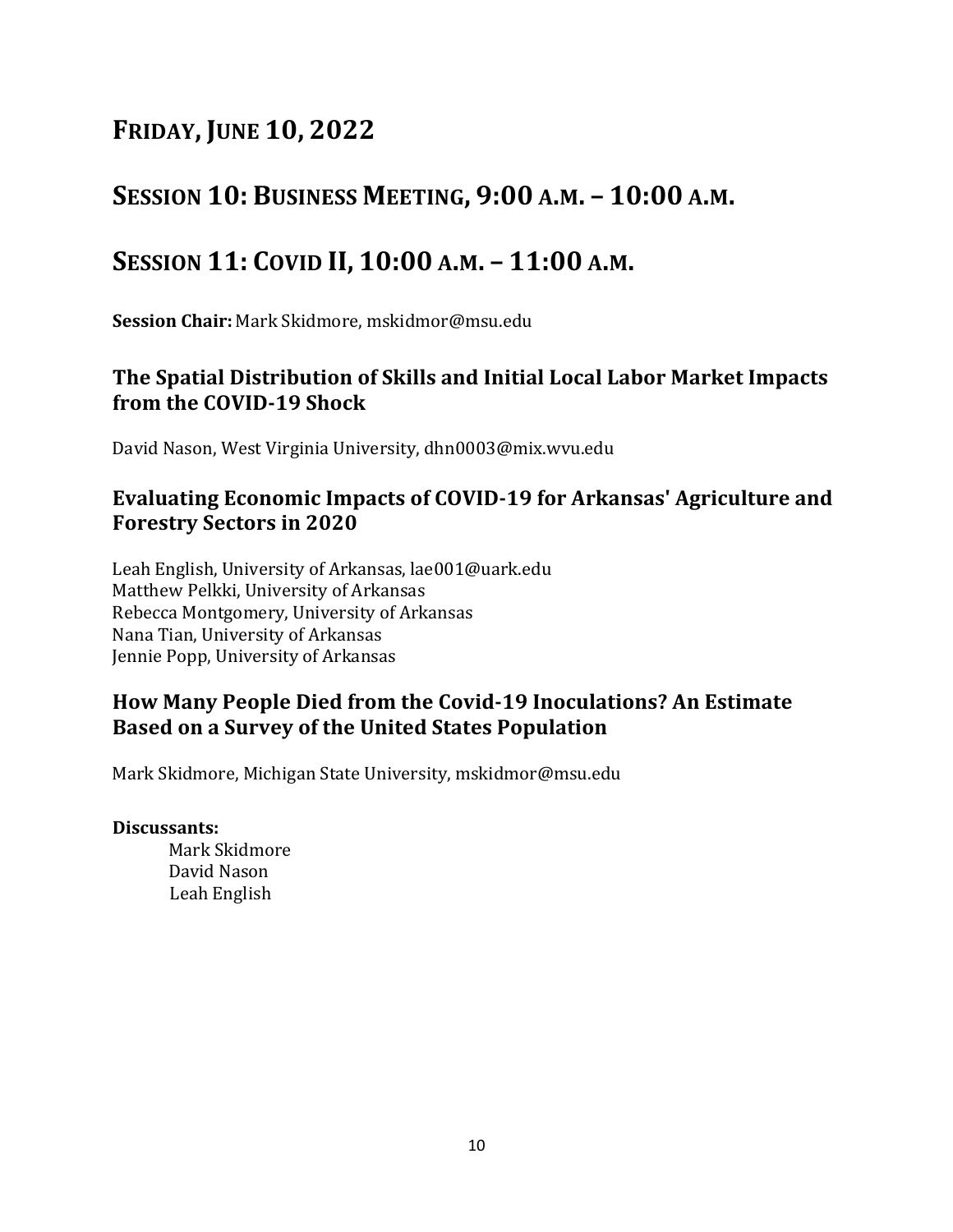# **SESSION 12: COMPETITION AND MARKET, 11:00 A.M. – 12:00 P.M.**

**Session Chair:** Amit Batabyal, aabgsh@rit.edu

#### **City and Regional Demand for Vaccines Whose Supply Arises From Competition in a Bertrand Duopoly**

Amit Batabyal, Rochester Institute of Technology, aabgsh@rit.edu Hamid Beladi, University of Texas - San Antonio

#### **A Preliminary Analysis of Rural Pharmacies**

Melissa Kono, University of Wisconsin - Madiso, melissa.kono@wisc.edu Steven Deller, University of Wisconsin – Madiso, steven.deller@wisc.edu

#### Tax Policy and Interregional Competition for Mobile Venture Capital by **the Creative Class**

Amit Batabyal, Rochester Institute of Technology, aabgsh@rit.edu Hamid Beladi, University of Texas - San Antonio

#### **Discussants:**

Sumei Zhang, sumei.zhang@louisville.edu Amit Batabyal Melissa Kono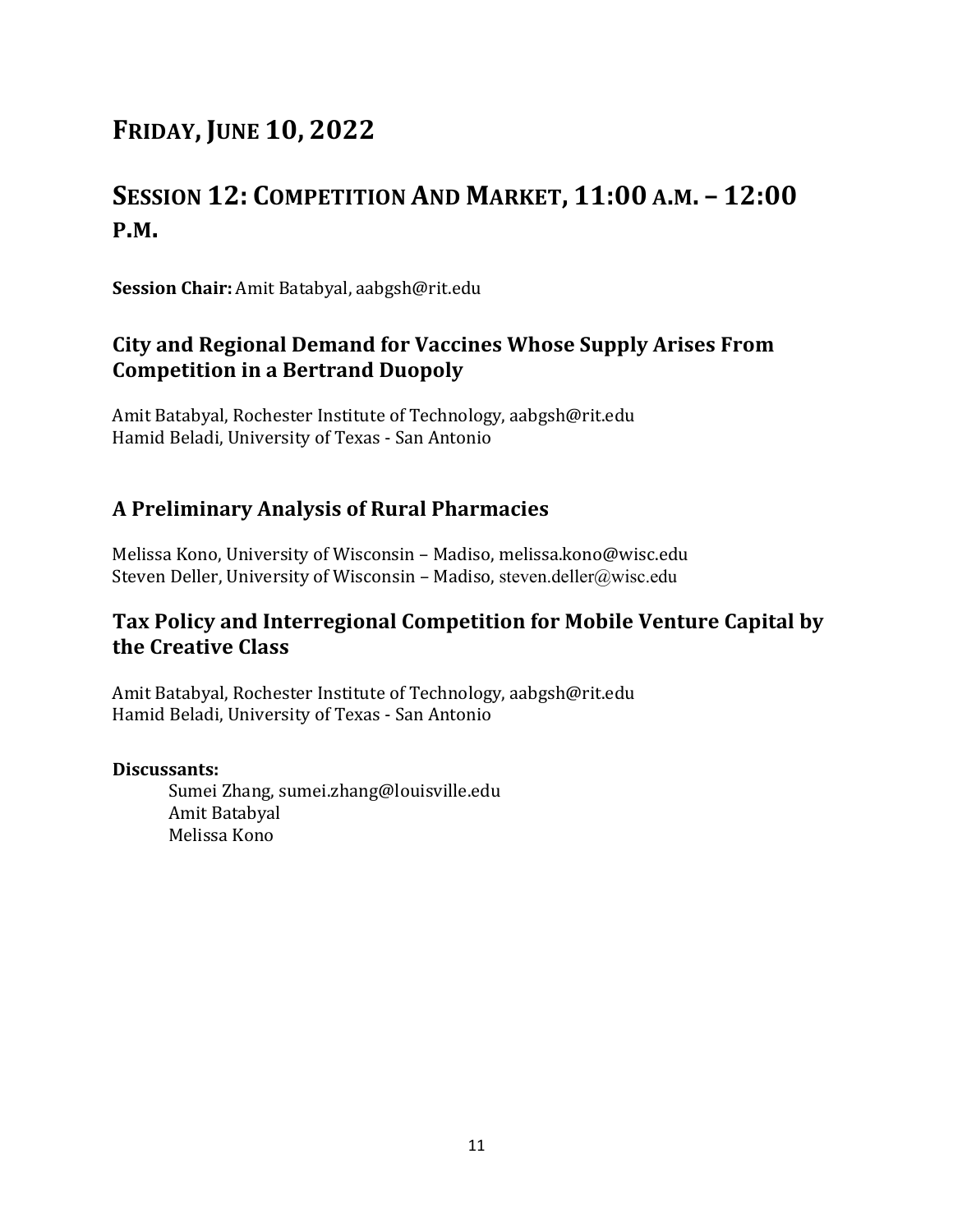### **SESSION 13: BREAK, 12:00 P.M. – 12:15 P.M.**

### **SESSION 14: IMPLAN, 12:15 P.M. – 1:30 P.M.**

#### **IMPLAN Data Sources & Methodology**

Jenny Thorvaldson, PhD, Chief Economist IMPLAN

Generating the annual IMPLAN data involves many raw data sources at varying levels of industry and geographic detail, sometimes with differing definitional frameworks, and most with non-disclosures. Constructing a complete IMPLAN dataset entails gathering data from the various sources, estimating non-disclosed values, disaggregating into finer industry and geographic detail, adjusting for under coverage, and projecting lagged values, all the while controlling estimated values to known totals or other more accurate or recent data to maintain accuracy. This presentation will be an overview of the main sources of data inside the IMPLAN model.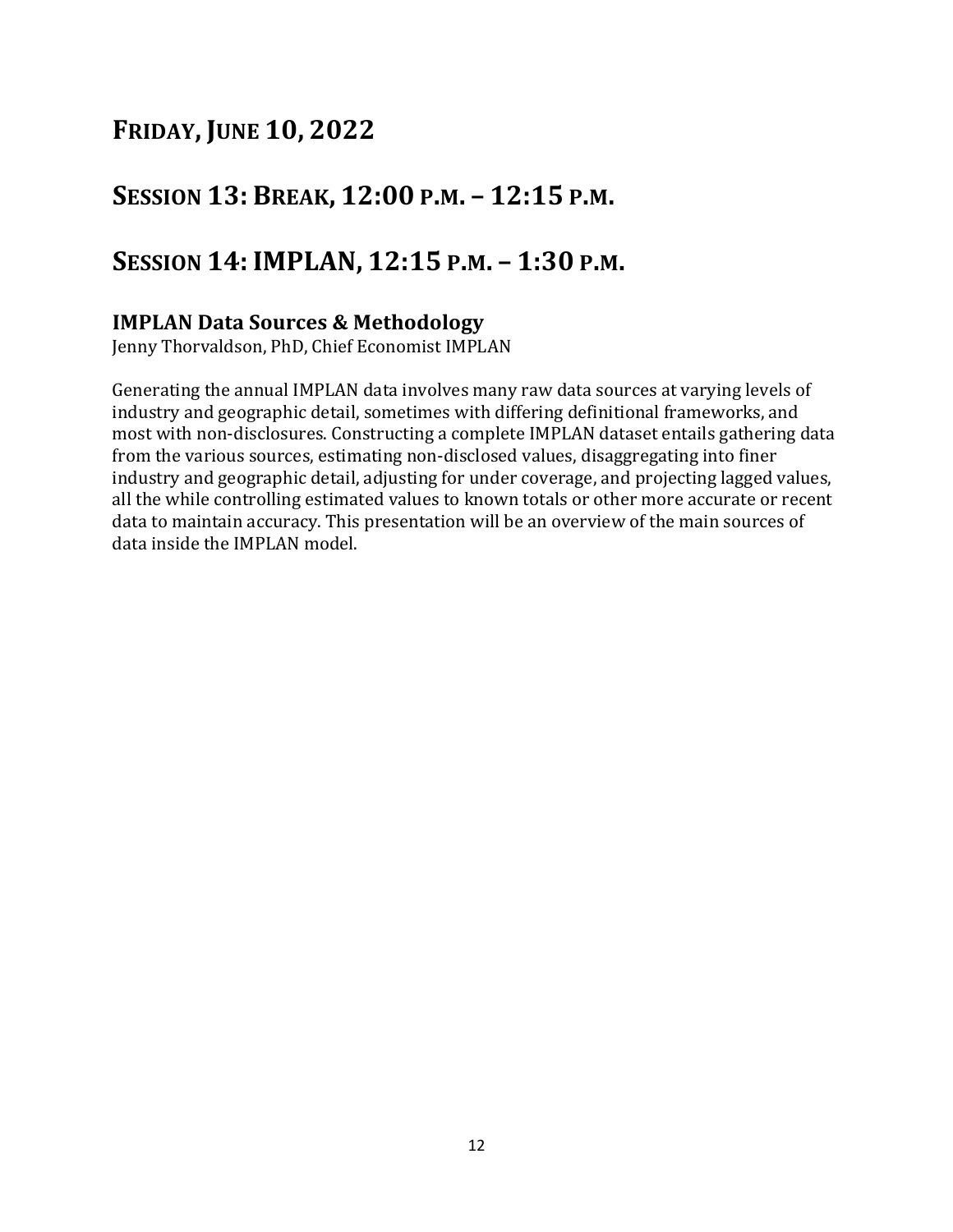# **SESSION 15: DISASTERS, NATURAL RESOURCES AND ENVIRONMENT, 1:30 P.M. – 2:30 P.M.**

**Session Chair:** Sumei Zhang, sumei.zhang@louisville.edu

#### **Tanneries in Kanpur and Pollution in the Ganges: A Theoretical Analysis**

Amit Batabyal, Rochester Institute of Technology, aabgsh@rit.edu Hamid Beladi, University of Texas - San Antonio

#### **Valuing Land in Detroit Using the Option Value Approach**

Camila Alvayay Torrejon, Michigan State University, alvayayt@msu.edu Mark Skidmore, Michigan State University John Anderson, Michigan State University

#### An Empirical Analysis of EV Adoption Rate at the Zipcode Level

Sumei Zhang, University of Louisville, sumei.zhang@louisville.edu

#### **Discussants:**

Sumei Zhang, sumei.zhang@louisville.edu Amit Batabyal Camila Alvayay Torrejon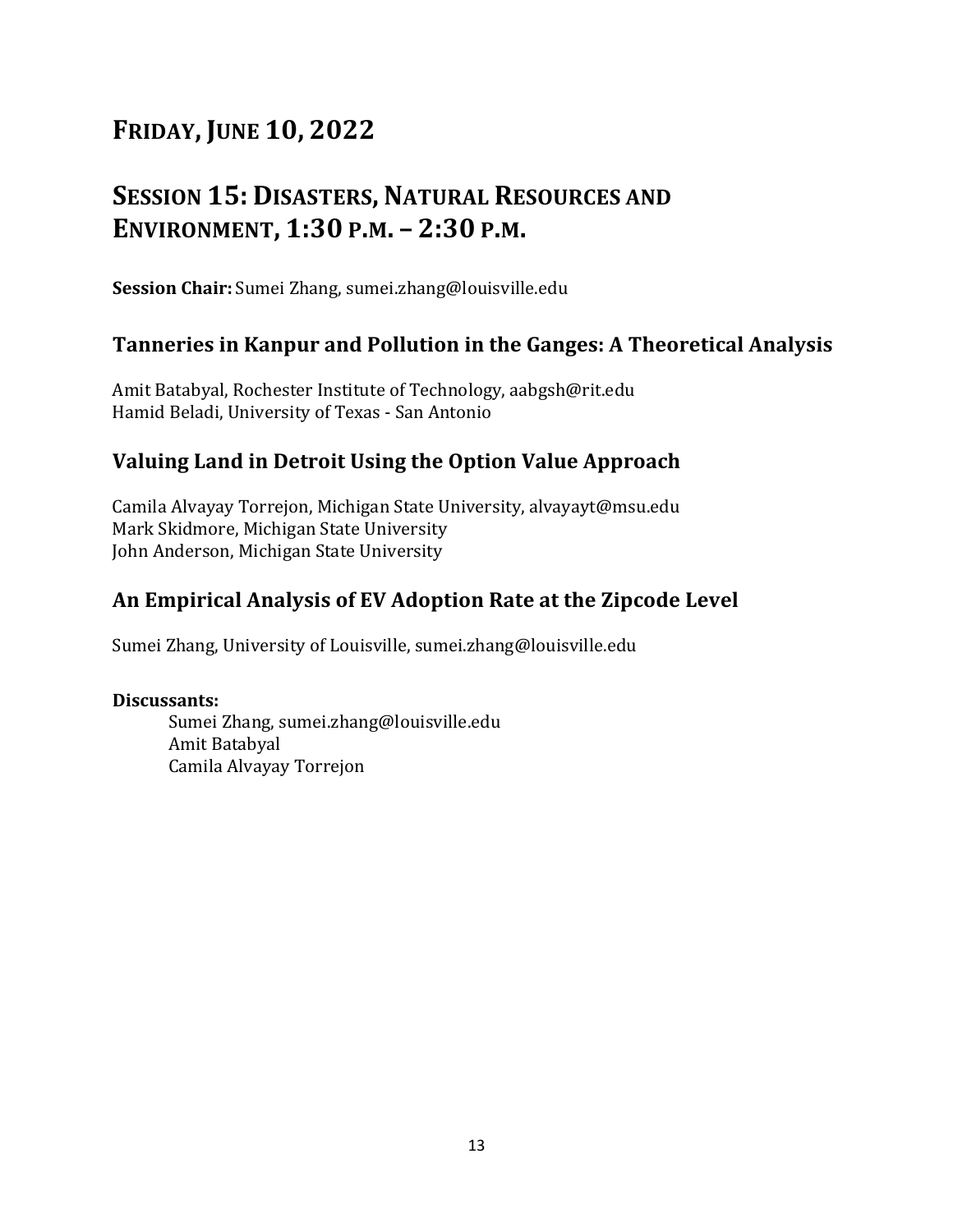### **SESSION 16: BREAK, 2:30 P.M. –2:45 P.M.**

### **SESSION 17: ECONOMIC DEVELOPMENT, 2:45 P.M. – 3:45 P.M.**

**Session Chair:** Craig Carpenter, carpe224@msu.edu

#### **"When Trumpets Fade": A Socioeconomic and Transportation Perspective of Economic Resilience in the Great Lakes Region.**

Lisa Lorena Losada Rojas, Purdue University, llosadar@purdue.edu Indraneel Kumar, Purdue University Annie K. Cruz-Porter, Purdue University Lionel J. Beaulieu, Purdue University Andrey Zhalnin, Purdue University Konstantina Gkritza, Purdue University

#### **What Does County GDP Data Tell Us About Economic Development Priorities?**

Dagney Faulk, Ball State University, dgfaulk@bsu.edu Michael Hicks, Ball State University

#### **Descriptive Evidence on U.S. Vetrepreneur Survival and Growth**

Kristopher Deming, Michigan State University, demingkr@msu.edu Craig Carpenter, Michigan State University

#### **Discussants:**

Kristopher Deming, demingkr@msu.edu Lisa Lorena Losada Rojas Dagney Faulk